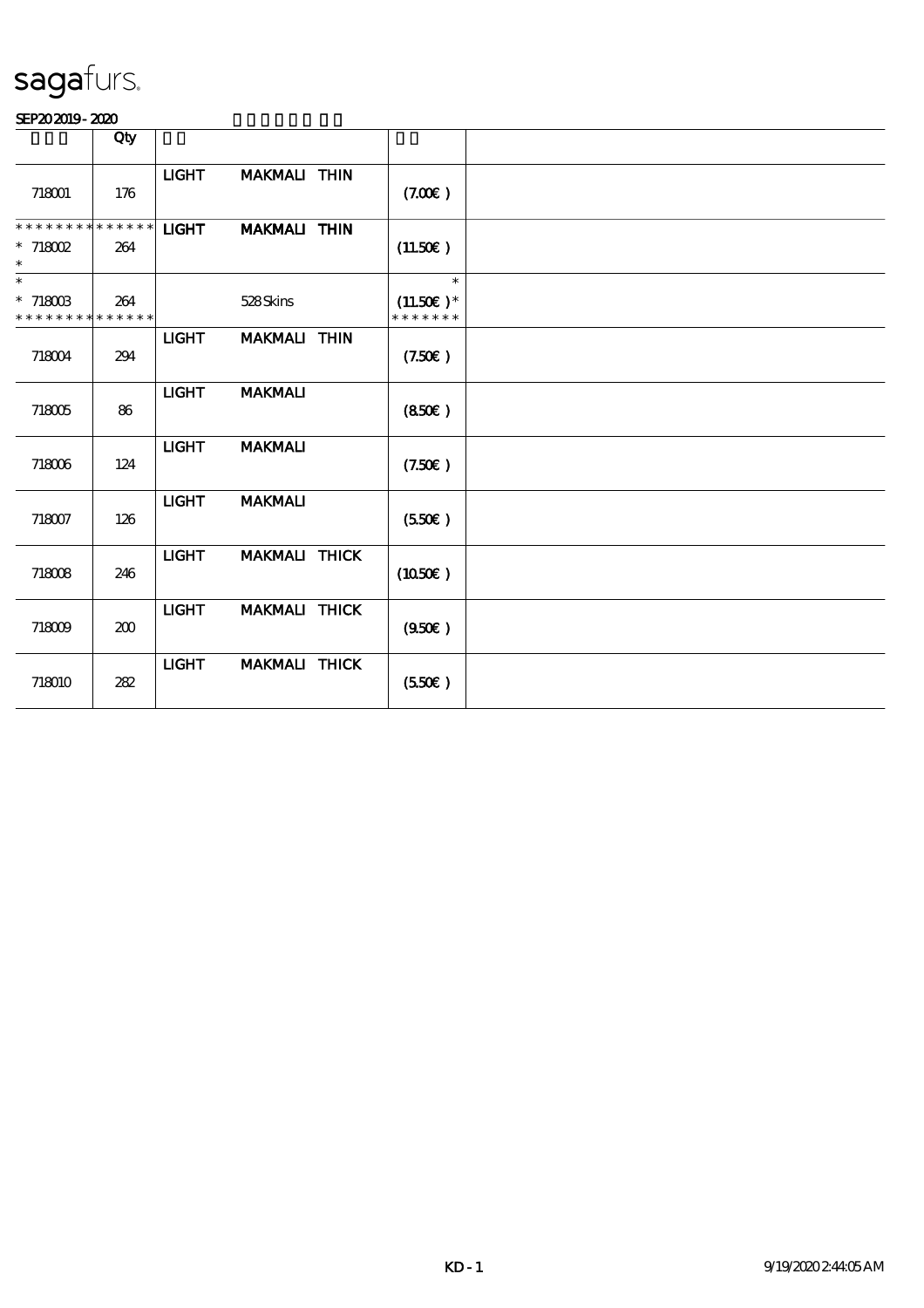|                                                                      | Qty                |              |               |                                              |  |
|----------------------------------------------------------------------|--------------------|--------------|---------------|----------------------------------------------|--|
| * * * * * * * *<br>* 718021                                          | * * * * * *<br>270 | <b>LIGHT</b> | MUIDAR FLAT   | (11.50)                                      |  |
| $\overline{\phantom{0}}$<br>$*718022$<br>* * * * * * * * * * * * * * | 180                |              | 450Skins      | $\ast$<br>$(11.50)$ *<br>* * * * * * *       |  |
| 718023                                                               | 108                | <b>LIGHT</b> | MUIDAR FLAT   | (850)                                        |  |
| 718024                                                               | 156                | <b>LIGHT</b> | <b>MUIDAR</b> | (950)                                        |  |
| 718025                                                               | 120                | <b>LIGHT</b> | <b>MUIDAR</b> | (7.50)                                       |  |
| 718026                                                               | 108                | <b>LIGHT</b> | <b>MUIDAR</b> | (650)                                        |  |
| ********<br>$* 718027$<br>$\ast$                                     | * * * * * *<br>276 | <b>LIGHT</b> | <b>MUIDAR</b> | (950)                                        |  |
| $\ast$<br>$*718028$<br>* * * * * * * * <mark>* * * * * *</mark>      | 276                |              | 552Skins      | $\ast$<br>$(950\epsilon)$ *<br>* * * * * * * |  |
| * * * * * * * * * * * * * * *<br>$*718029$<br>$\ast$                 | 204                | <b>LIGHT</b> | <b>MUIDAR</b> | (850)                                        |  |
| $\overline{\ast}$<br>$*718030$<br>* * * * * * * * * * * * * *        | 204                |              | 408Skins      | $\ast$<br>$(850\text{E})*$<br>* * * * * * *  |  |
| 718031                                                               | 94                 | <b>LIGHT</b> | <b>MUIDAR</b> | (550)                                        |  |
| 718032                                                               | 294                | <b>LIGHT</b> | <b>MUIDAR</b> | (650)                                        |  |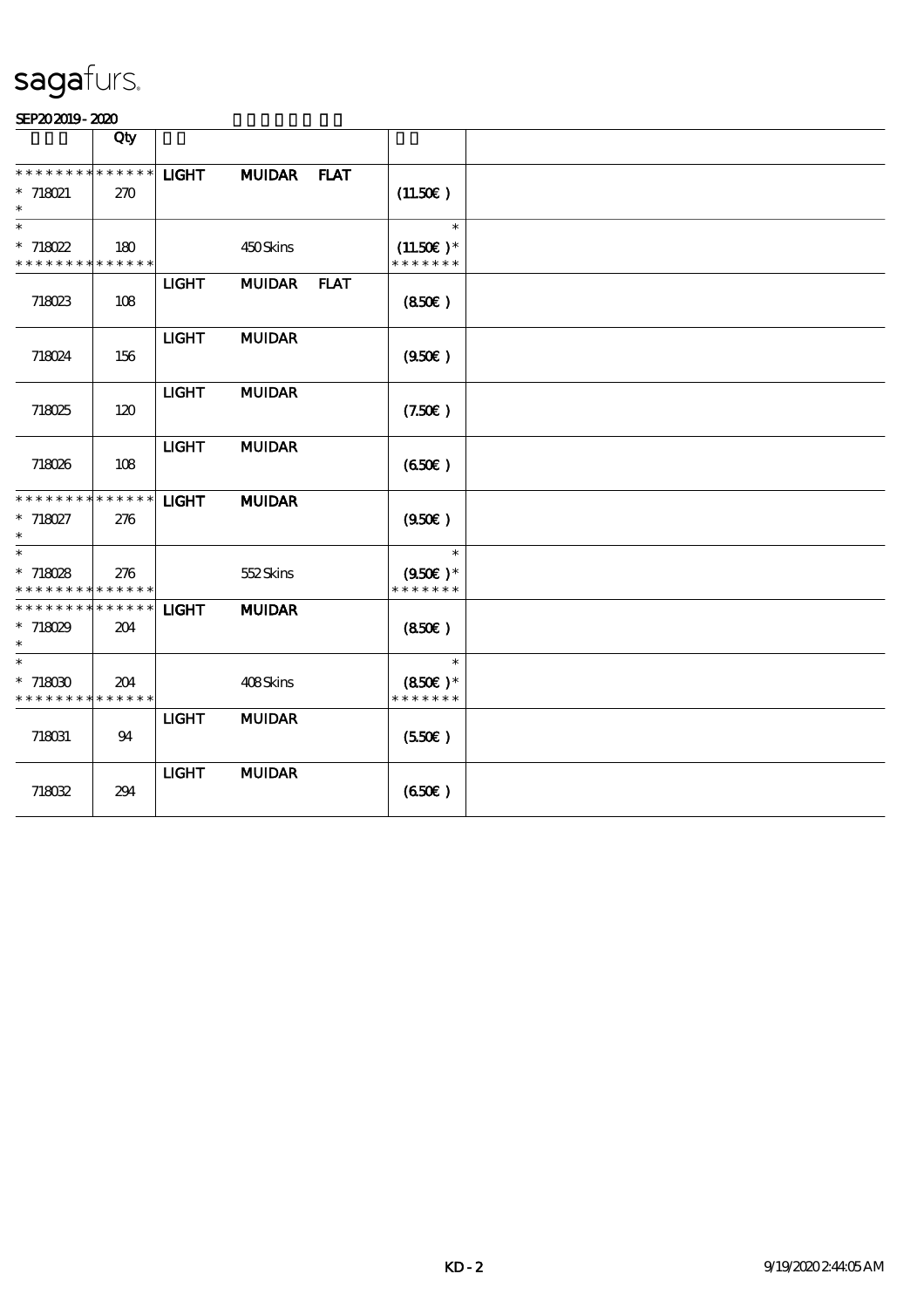|                                                    | Qty                |            |                      |                                              |  |
|----------------------------------------------------|--------------------|------------|----------------------|----------------------------------------------|--|
| 718041                                             | 330                | <b>SKY</b> | <b>MAKMALI THIN</b>  | (650)                                        |  |
| * * * * * * * * * * * * * *<br>$*718042$           | <b>270</b>         | <b>SKY</b> | <b>MAKMALI THIN</b>  | (950)                                        |  |
| $\ast$<br>$*718043$<br>* * * * * * * * * * * * * * | 180                |            | 450Skins             | $\ast$<br>$(950\epsilon)$ *<br>* * * * * * * |  |
| * * * * * * * * * * * * * *<br>$* 718044$          | 180                | <b>SKY</b> | <b>MAKMALI THIN</b>  | (650)                                        |  |
| $\ast$<br>$*718045$<br>$\ast$                      | 180                |            | $\boldsymbol{2}$     | $\ast$<br>$(650)$ *<br>$\ast$                |  |
| $\ast$<br>$*718046$<br>* * * * * * * * * * * * * * | 180                |            | 540Skins             | $\ast$<br>$(650E)*$<br>* * * * * * *         |  |
| 718047                                             | 232                | <b>SKY</b> | <b>MAKMALI</b>       | (850)                                        |  |
| 718048                                             | 176                | <b>SKY</b> | <b>MAKMALI</b>       | (650)                                        |  |
| 718049                                             | 102                | <b>SKY</b> | <b>MAKMALI THICK</b> | (650)                                        |  |
| * * * * * * * * * * * * * *<br>$*718050$<br>$\ast$ | 360                | <b>SKY</b> | <b>MAKMALI THICK</b> | (950)                                        |  |
| $\ast$<br>$*718051$<br>* * * * * * * * * * * * * * | <b>270</b>         |            | $630$ Skins          | $\ast$<br>$(950\epsilon)$ *<br>* * * * * * * |  |
| 718052                                             | 172                | <b>SKY</b> | <b>MAKMALI THICK</b> | (950)                                        |  |
| 718053                                             | 200                | <b>SKY</b> | MAKMALI THICK        | (850)                                        |  |
| * * * * * * * *<br>$* 718054$<br>$\ast$            | * * * * * *<br>200 | <b>SKY</b> | <b>MAKMALI THICK</b> | (650)                                        |  |
| $\ast$<br>$*718055$<br>* * * * * * * *             | 200<br>* * * * * * |            | 400Skins             | $\ast$<br>$(650)$ *<br>* * * * * * *         |  |
| 718056                                             | 264                | <b>SKY</b> | MAKMALI THICK        | (650)                                        |  |
| 718057                                             | 100                | <b>SKY</b> | MAKMALI THICK        | (650)                                        |  |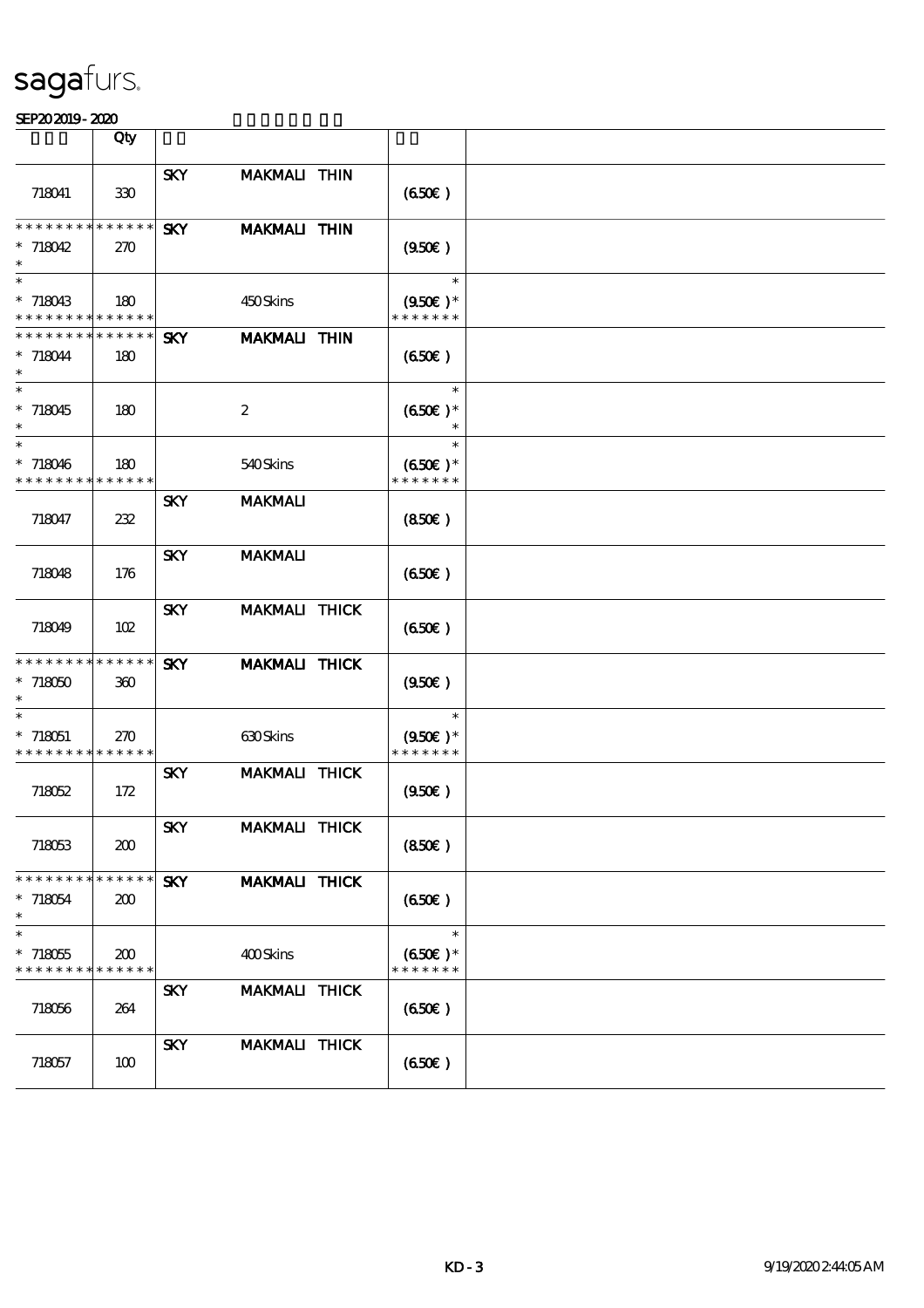|                                           | Qty                        |            |               |             |                                   |  |
|-------------------------------------------|----------------------------|------------|---------------|-------------|-----------------------------------|--|
| * * * * * * * * * * * * * *               |                            | <b>SKY</b> | <b>MUIDAR</b> | <b>FLAT</b> |                                   |  |
| $* 718061$<br>$\ast$                      | 258                        |            |               |             | (950)                             |  |
| $\ast$                                    |                            |            |               |             | $\ast$                            |  |
| $*718062$<br>* * * * * * * *              | 258<br>* * * * * *         |            | 516Skins      |             | $(950\epsilon)*$<br>* * * * * * * |  |
|                                           |                            | <b>SKY</b> | <b>MUIDAR</b> | <b>FLAT</b> |                                   |  |
| 718063                                    | 216                        |            |               |             | (650)                             |  |
| 718064                                    | 216                        | <b>SKY</b> | <b>MUIDAR</b> |             | (7.50)                            |  |
| 718065                                    | 156                        | <b>SKY</b> | <b>MUIDAR</b> |             | (650)                             |  |
| 718066                                    | $72\,$                     | <b>SKY</b> | <b>MUIDAR</b> |             | (550)                             |  |
| 718067                                    | 186                        | <b>SKY</b> | <b>MUIDAR</b> |             | (800)                             |  |
| 718068                                    | 114                        | <b>SKY</b> | <b>MUIDAR</b> |             | (450)                             |  |
| **************                            |                            | <b>SKY</b> | <b>MUIDAR</b> |             |                                   |  |
| $*718009$<br>$\ast$                       | 264                        |            |               |             | (850)                             |  |
| $\ast$                                    |                            |            |               |             | $\ast$                            |  |
| $*718070$                                 | 176                        |            | 440Skins      |             | $(850)$ *                         |  |
| * * * * * * * *<br>* * * * * * * *        | * * * * * *<br>* * * * * * | <b>SKY</b> |               |             | * * * * * * *                     |  |
| $* 718071$<br>$\ast$                      | 196                        |            | <b>MUIDAR</b> |             | (7.50)                            |  |
| $\ast$                                    |                            |            |               |             | $\ast$                            |  |
| $* 718072$<br>* * * * * * * * * * * * * * | 196                        |            | 392Skins      |             | $(7.50)$ *<br>* * * * * * *       |  |
| 718073                                    | $306\,$                    | <b>SKY</b> | <b>MUIDAR</b> |             | (450E)                            |  |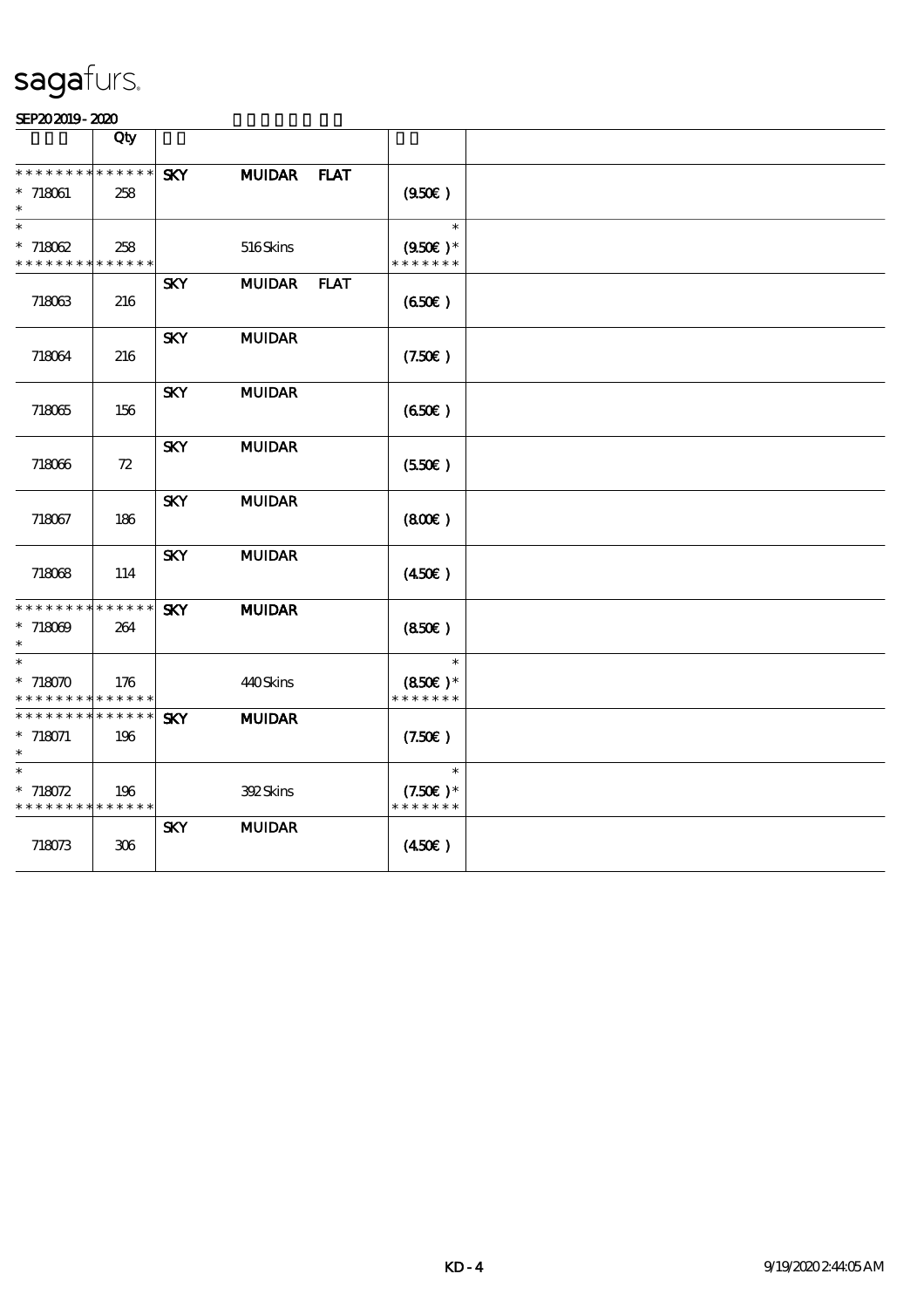|        | Qty                   |                     |        |  |
|--------|-----------------------|---------------------|--------|--|
|        |                       |                     |        |  |
| 718081 | 200                   | MAKMALI THIN        | (400)  |  |
| 718082 | 240                   | MAKMALI THIN        | (800)  |  |
| 718083 | 180                   | <b>MAKMALI THIN</b> | (800)  |  |
| 718084 | 258                   | MAKMALI THIN        | (650)  |  |
| 718085 | 130                   | <b>MAKMALI</b>      | (850)  |  |
| 718086 | $\boldsymbol{\omega}$ | <b>MAKMALI</b>      | (650)  |  |
| 718087 | 212                   | MAKMALI THICK       | (950)  |  |
| 718088 | 106                   | MAKMALI THICK       | (650)  |  |
| 718089 | 120                   | MAKMALI THICK       | (550)  |  |
| 718090 | 160                   | MAKMALI THICK       | (550)  |  |
| 718091 | 102                   | <b>MUIDAR</b>       | (550)  |  |
| 718092 | 342                   | <b>MUIDAR</b>       | (850)  |  |
| 718093 | 246                   | <b>MUIDAR</b>       | (550)  |  |
| 718094 | 216                   | $\bf MUDAR$         | (550)  |  |
| 718095 | 126                   | <b>MUIDAR</b>       | (450E) |  |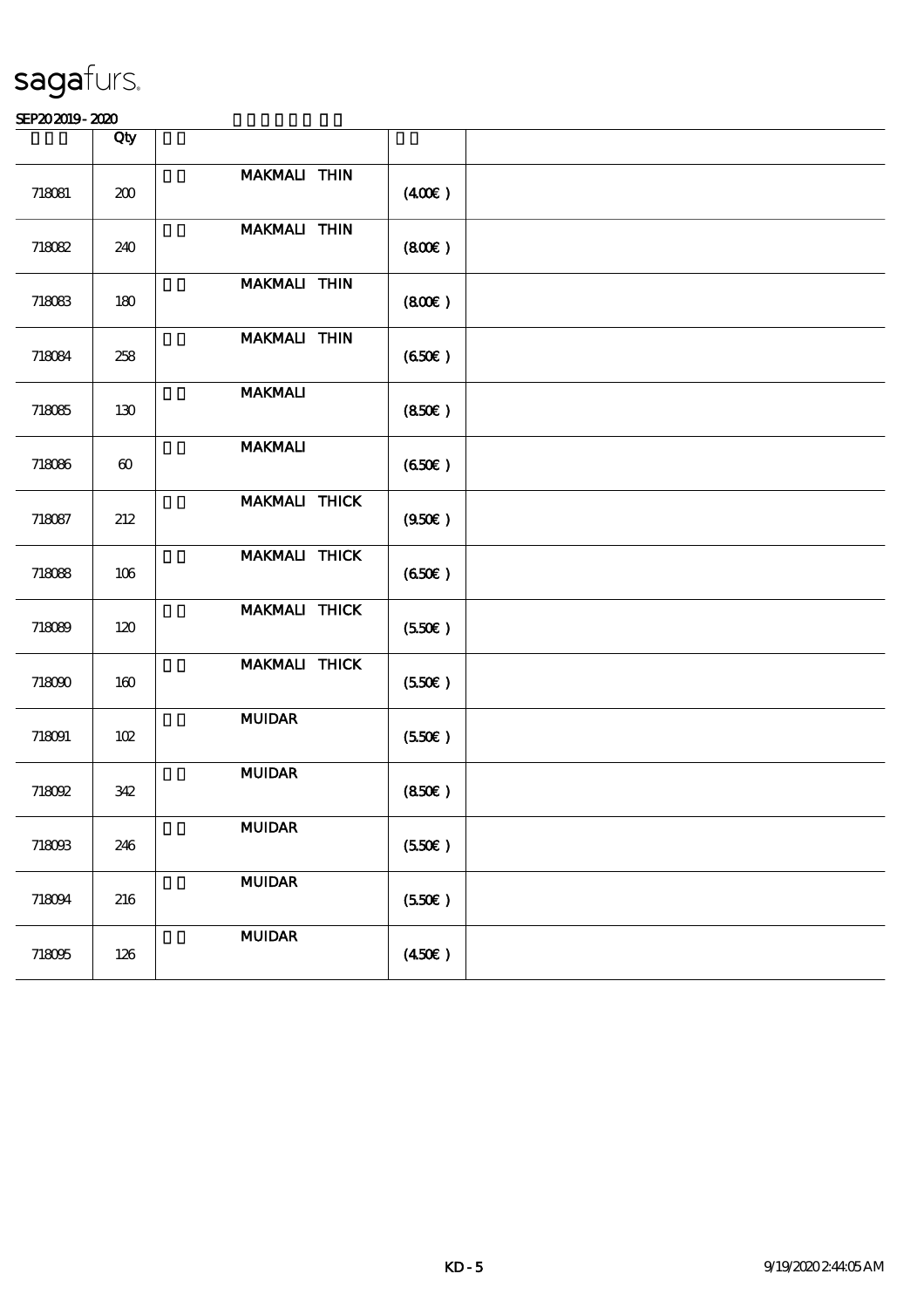|                                                          | Qty          |                      |                            |  |
|----------------------------------------------------------|--------------|----------------------|----------------------------|--|
|                                                          |              |                      |                            |  |
| 718501                                                   | 260          | <b>MAKMALI THIN</b>  | (500)                      |  |
| ********                                                 | * * * * * *  | <b>MAKMALI THIN</b>  |                            |  |
| $*718502$                                                | 220          |                      | (800)                      |  |
| $\ast$<br>$\ast$                                         |              |                      | $\ast$                     |  |
| $* 71850B$<br>* * * * * * * * <mark>* * * * * *</mark> * | 220          | 440Skins             | $(800)$ *<br>* * * * * * * |  |
| * * * * * * * *                                          | * * * * * *  | <b>MAKMALI THIN</b>  |                            |  |
| $* 718504$<br>$\ast$                                     | 306          |                      | (60E)                      |  |
| $\overline{\ast}$                                        |              |                      | $\ast$                     |  |
| $*718505$<br>$\ast$                                      | 204          | $\boldsymbol{2}$     | $(600)$ *                  |  |
| $\overline{\phantom{0}}$                                 |              |                      | $\ast$                     |  |
| $*718506$                                                | 204          | 714Skins             | $(600\varepsilon)*$        |  |
| * * * * * * * *                                          | * * * * * *  |                      | * * * * * * *              |  |
| * * * * * * * *                                          | * * * * * *  | <b>MAKMALI THIN</b>  |                            |  |
| $*718507$<br>$\ast$                                      | 200          |                      | (650)                      |  |
| $\ast$                                                   |              |                      | $\ast$                     |  |
| $* 718508$                                               | 200          | $\boldsymbol{2}$     | $(650)$ *                  |  |
| $\ast$                                                   |              |                      | $\ast$                     |  |
| $\ast$                                                   |              |                      | $\ast$                     |  |
| $*718509$                                                | 200          | 600Skins             | $(650)$ *                  |  |
| * * * * * * * *                                          | * * * * * *  |                      | * * * * * * *              |  |
| 718510                                                   | $90^{\circ}$ | <b>MAKMALI</b>       | (850)                      |  |
|                                                          |              | <b>MAKMALI</b>       |                            |  |
| 718511                                                   | 146          |                      | (650)                      |  |
|                                                          |              | <b>MAKMALI</b>       |                            |  |
| 718512                                                   | 140          |                      | (650)                      |  |
|                                                          |              |                      |                            |  |
|                                                          |              | <b>MAKMALI</b>       |                            |  |
| 718513                                                   | 86           |                      | (250E)                     |  |
|                                                          |              |                      |                            |  |
|                                                          |              | MAKMALI THICK        |                            |  |
| 718514                                                   | 86           |                      | (450E)                     |  |
| * * * * * * * *                                          | * * * * * *  | MAKMALI THICK        |                            |  |
| $*718515$                                                | 282          |                      | (800)                      |  |
| $\ast$                                                   |              |                      |                            |  |
| $\ast$                                                   |              |                      | $\ast$                     |  |
| $* 718516$                                               | 188          | 470Skins             | $(600\varepsilon)*$        |  |
| $*********$                                              | * * * * * *  |                      | * * * * * * *              |  |
|                                                          |              | <b>MAKMALI THICK</b> |                            |  |
| 718517                                                   | 180          |                      | (650)                      |  |